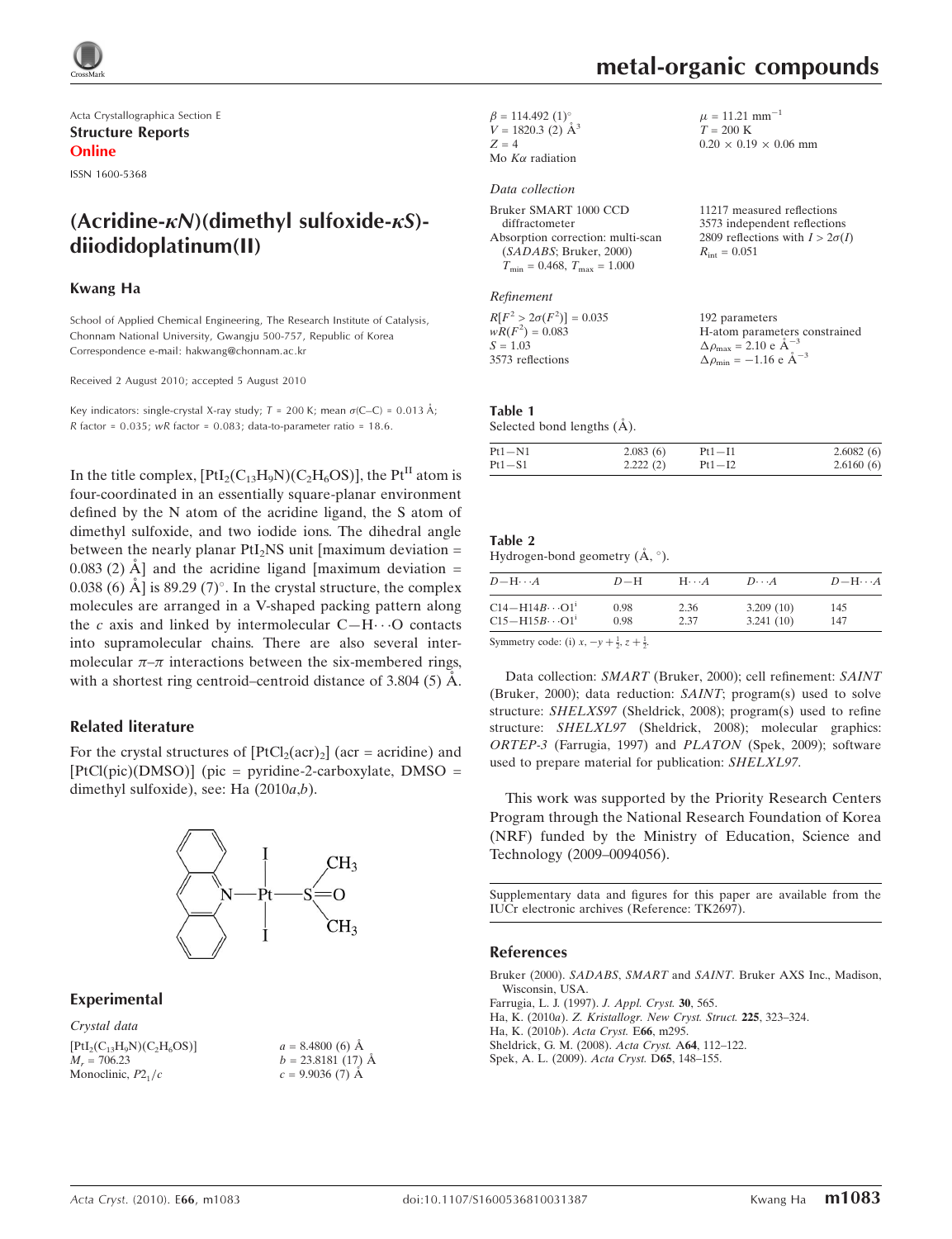# **supporting information**

*Acta Cryst.* (2010). E**66**, m1083 [https://doi.org/10.1107/S1600536810031387] **(Acridine-***κN***)(dimethyl sulfoxide-***κS***)diiodidoplatinum(II)**

# **Kwang Ha**

## **S1. Comment**

Single crystals of the title complex,  $[PtI_2(C_{13}H_9N)(C_2H_6OS)]$  (where  $C_{13}H_9N$  is acridine (acr) and  $C_2H_6OS$  is dimethyl sulfoxide (DMSO)), were unexpectedly obtained from a DMSO solution of the dark-yellow reaction product  $[PtJ_2(acr)_2]$ held at 353 K. It seems that an acridine ligand of the complex  $[PtI<sub>2</sub>(acr)<sub>2</sub>]$  was replaced by a DMSO molecule during crystallization, whereas the analogous Pt complex  $[PtCl<sub>2</sub>(acr)<sub>2</sub>]$  crystallized without substitution in a DMSO solution at 353 K (Ha, 2010*a*). In the title complex, the Pt<sup>II</sup> atom is four-coordinated in an essentially square-planar environment defined by the N atom of the acridine ligand, the S atom of the dimethyl sulfoxide molecule and two iodide ions (Table 1 and Fig. 1). The dihedral angle between the nearly planar PtI<sub>2</sub>NS moiety and acridine ligand is  $89.29$  (7)°. The I atoms are in *trans* conformation with respect to each other  $(\leq11$ —Pt1—I2 = 174.03 (2)<sup>o</sup>) and almost perpendicular to the acridine ligand, with N1—Pt1—I1/2 bond angles of 85.75 (16)° and 89.21 (16)°. The Pt—S bond length (2.222 (2) Å) is comparable to those observed in the Pt-DMSO complex [PtCl(pic)(DMSO)] (2.202 (2) Å, where pic is pyridine-2 carboxylate (Ha, 2010*b*). In the crystal structure, the complexes are arranged in a V-shaped packing pattern along the *c* axis and linked by intermolecular C—H···O contacts into one-dimensional supramolecular chains (Table 2 and Fig. 2). There are also numerous intermolecular *π*-*π* interactions between six-membered rings, with the shortest ring centroidcentroid distance being 3.804 (5) Å.

## **S2. Experimental**

To a solution of  $K_2PtCl_4$  (0.2017 g, 0.486 mmol) and KI (0.6410 g, 3.861 mmol) in H<sub>2</sub>O (30 ml) was added acridine  $(0.1903 \text{ g}, 1.062 \text{ mmol})$  followed by refluxing for 3 h. The precipitate was then separated by filtration, washed with H<sub>2</sub>O and EtOH, and dried under vacuum, to give a dark-yellow powder (0.2772 g). Crystals suitable for X-ray analysis were obtained by slow evaporation from a dimethyl sulfoxide at 353 K.

## **S3. Refinement**

H atoms were positioned geometrically and allowed to ride on their respective parent atoms  $[C-H = 0.95 \text{ Å } (CH)$  or 0.98 Å (CH<sub>3</sub>) and  $U_{iso}(H) = 1.2U_{eq}(C)$  or  $1.5U_{eq}(methyl-C)$ ]. The highest peak (2.10 e Å<sup>-3</sup>) and the deepest hole (-1.16 e  $\AA$ <sup>3</sup>) in the difference Fourier map were located 1.05 and 1.64 Å from the atoms Pt1 and I2, respectively.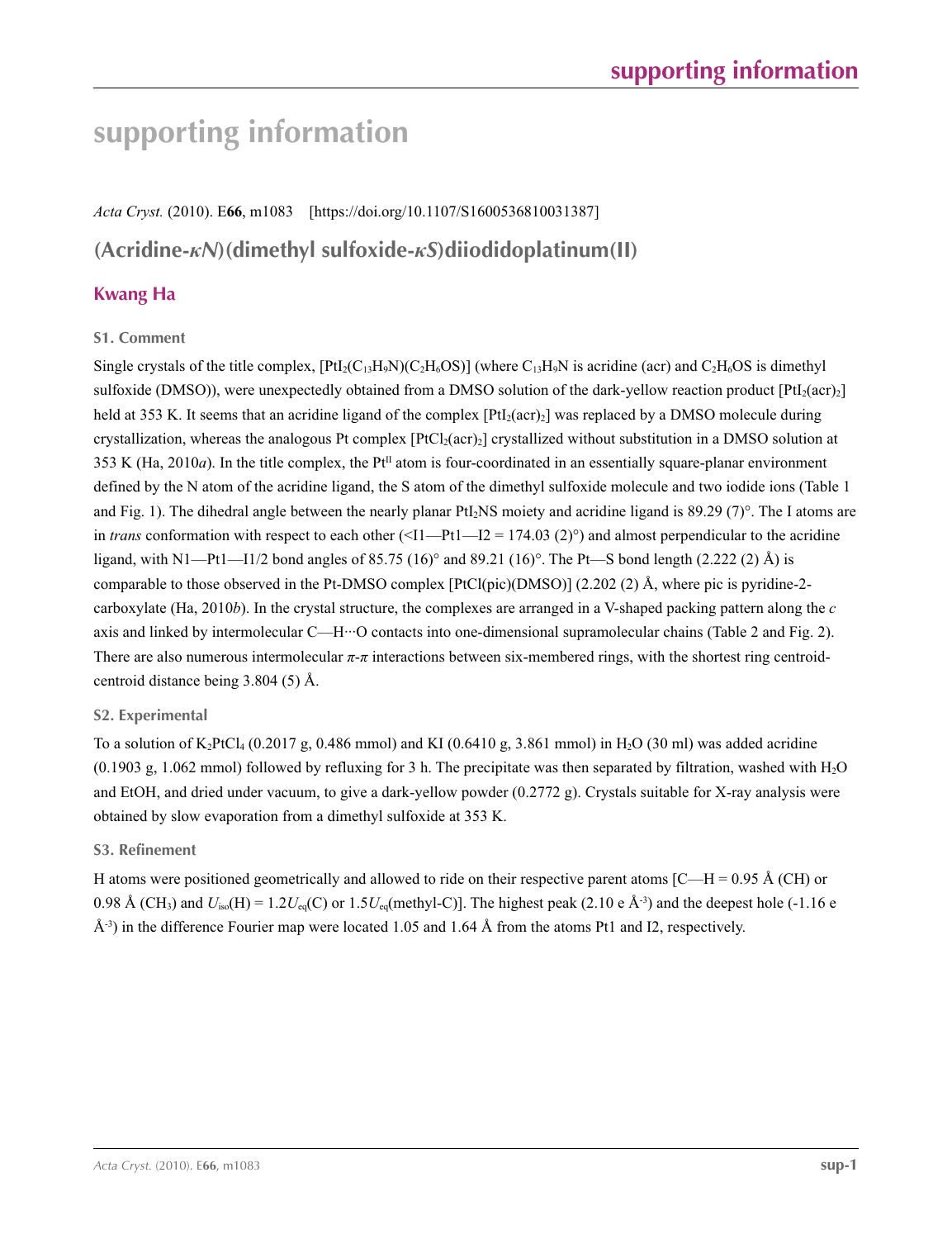

**Figure 1**

The molecular structure of the title complex showing atom labelling. Displacement ellipsoids drawn at the 40% probability level for non-H atoms.



**Figure 2**

View of the unit-cell contents of the title complex. Hydrogen-bond interactions are drawn with dashed lines.

**(Acridine-***κN***)(dimethyl sulfoxide-***κS***)diiodidoplatinum(II)** 

| Crystal data                       |                                        |
|------------------------------------|----------------------------------------|
| $[PtI2(C13H9N)(C2H6OS)]$           | $V = 1820.3$ (2) Å <sup>3</sup>        |
| $M_r = 706.23$                     | $Z=4$                                  |
| Monoclinic, $P2_1/c$               | $F(000) = 1280$                        |
| Hall symbol: -P 2ybc               | $D_x = 2.577$ Mg m <sup>-3</sup>       |
| $a = 8.4800(6)$ Å                  | Mo Ka radiation, $\lambda = 0.71073$ Å |
| $b = 23.8181(17)$ Å                | Cell parameters from 5088 reflections  |
| $c = 9.9036(7)$ Å                  | $\theta$ = 2.6–26.0°                   |
| $\beta$ = 114.492 (1) <sup>o</sup> | $\mu = 11.21$ mm <sup>-1</sup>         |
|                                    |                                        |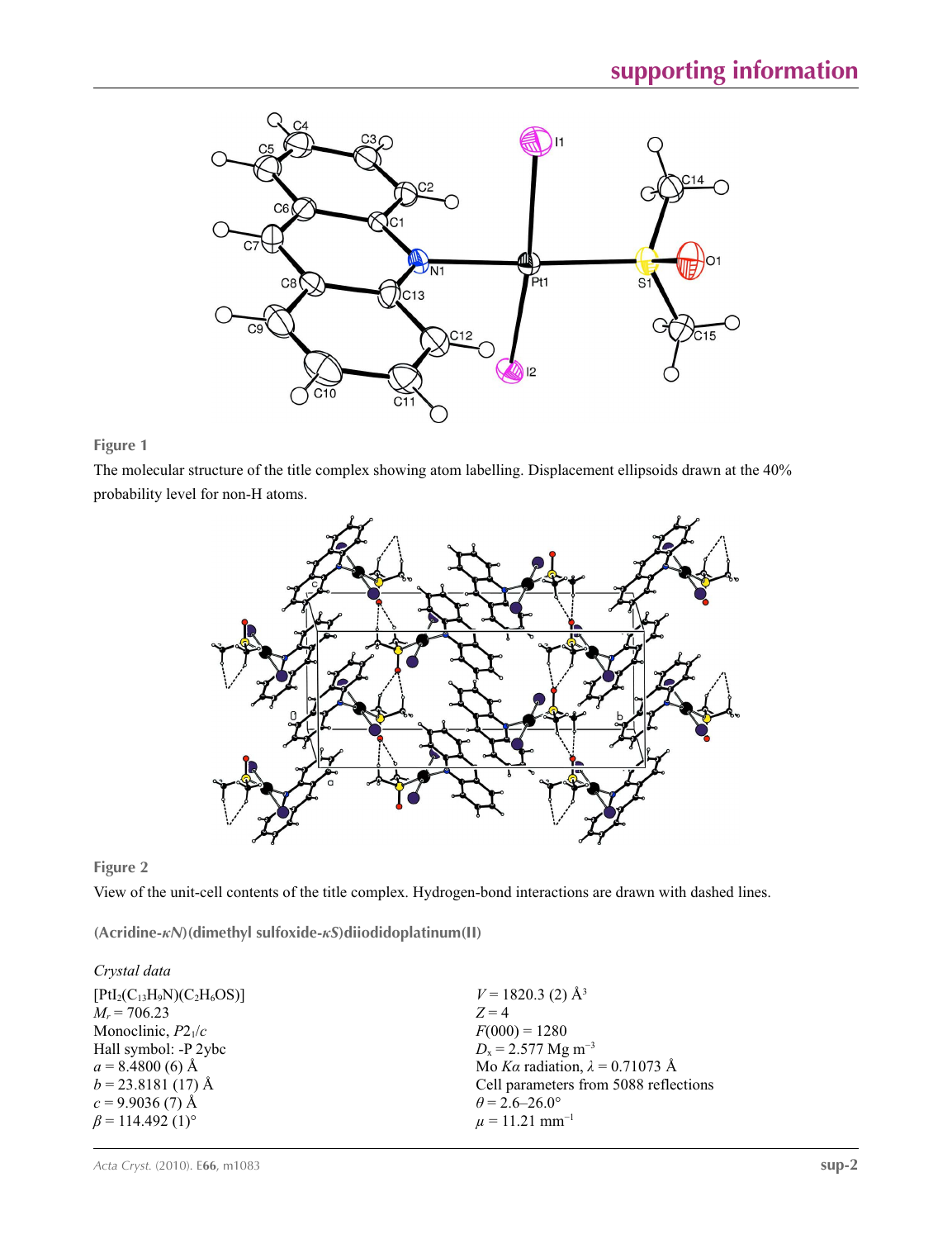### $T = 200 \text{ K}$ Block, yellow

*Data collection*

| Bruker SMART 1000 CCD<br>diffractometer                          | 11217 measured reflections<br>3573 independent reflections              |
|------------------------------------------------------------------|-------------------------------------------------------------------------|
| Radiation source: fine-focus sealed tube                         | 2809 reflections with $I > 2\sigma(I)$                                  |
| Graphite monochromator                                           | $R_{\text{int}} = 0.051$                                                |
| $\varphi$ and $\omega$ scans                                     | $\theta_{\text{max}} = 26.0^{\circ}, \theta_{\text{min}} = 2.4^{\circ}$ |
| Absorption correction: multi-scan                                | $h = -10 \rightarrow 7$<br>$k = -28 \rightarrow 29$                     |
| (SADABS; Bruker, 2000)<br>$T_{\min}$ = 0.468, $T_{\max}$ = 1.000 | $l = -12 \rightarrow 12$                                                |
| Refinement                                                       |                                                                         |
| Refinement on $F^2$<br>Least-squares matrix: full                | Secondary atom site location: difference Fourier<br>map                 |
| $R[F^2 > 2\sigma(F^2)] = 0.035$                                  | Hydrogen site location: inferred from                                   |

 $0.20 \times 0.19 \times 0.06$  mm

 $wR(F^2) = 0.083$  $S = 1.03$ 3573 reflections 192 parameters 0 restraints Primary atom site location: structure-invariant direct methods neighbouring sites H-atom parameters constrained  $w = 1/[\sigma^2 (F_o^2) + (0.0324P)^2]$ where  $P = (F_o^2 + 2F_c^2)/3$  $(\Delta/\sigma)_{\text{max}}$  < 0.001 Δ*ρ*max = 2.10 e Å−3  $\Delta \rho_{\text{min}} = -1.16$  e Å<sup>-3</sup>

## *Special details*

**Geometry**. All e.s.d.'s (except the e.s.d. in the dihedral angle between two l.s. planes) are estimated using the full covariance matrix. The cell e.s.d.'s are taken into account individually in the estimation of e.s.d.'s in distances, angles and torsion angles; correlations between e.s.d.'s in cell parameters are only used when they are defined by crystal symmetry. An approximate (isotropic) treatment of cell e.s.d.'s is used for estimating e.s.d.'s involving l.s. planes.

**Refinement**. Refinement of  $F^2$  against ALL reflections. The weighted *R*-factor  $wR$  and goodness of fit *S* are based on  $F^2$ , conventional *R*-factors *R* are based on *F*, with *F* set to zero for negative *F*<sup>2</sup>. The threshold expression of  $F^2 > \sigma(F^2)$  is used only for calculating *R*-factors(gt) *etc*. and is not relevant to the choice of reflections for refinement. *R*-factors based on *F*<sup>2</sup> are statistically about twice as large as those based on *F*, and *R*- factors based on ALL data will be even larger.

*Fractional atomic coordinates and isotropic or equivalent isotropic displacement parameters (Å<sup>2</sup>)* 

|                | $\mathcal{X}$ | v            | $\boldsymbol{Z}$ | $U_{\rm iso}*/U_{\rm eq}$ |  |
|----------------|---------------|--------------|------------------|---------------------------|--|
| Pt1            | 0.22004(4)    | 0.152591(13) | 0.21512(3)       | 0.02504(11)               |  |
| $_{11}$        | 0.44358(8)    | 0.19167(3)   | 0.12073(8)       | 0.04961(19)               |  |
| 12             | 0.02342(7)    | 0.10938(2)   | 0.33373(6)       | 0.03254(15)               |  |
| S <sub>1</sub> | 0.0408(2)     | 0.22130(9)   | 0.0922(2)        | 0.0282(4)                 |  |
| O <sub>1</sub> | $-0.0003(7)$  | 0.2220(3)    | $-0.0675(6)$     | 0.0410(15)                |  |
| N1             | 0.3965(8)     | 0.0876(3)    | 0.3075(7)        | 0.0282(15)                |  |
| C <sub>1</sub> | 0.5309(9)     | 0.0945(3)    | 0.4428(8)        | 0.0247(17)                |  |
| C <sub>2</sub> | 0.5382(11)    | 0.1408(4)    | 0.5345(9)        | 0.036(2)                  |  |
| H <sub>2</sub> | 0.4474        | 0.1678       | 0.5020           | $0.043*$                  |  |
| C <sub>3</sub> | 0.6736(11)    | 0.1471(4)    | 0.6683(10)       | 0.039(2)                  |  |
| H <sub>3</sub> | 0.6754        | 0.1780       | 0.7295           | $0.047*$                  |  |
| C <sub>4</sub> | 0.8130(11)    | 0.1081(4)    | 0.7186(10)       | 0.046(3)                  |  |
| H4             | 0.9081        | 0.1136       | 0.8118           | $0.056*$                  |  |
| C <sub>5</sub> | 0.8103(10)    | 0.0635(4)    | 0.6344(10)       | 0.042(2)                  |  |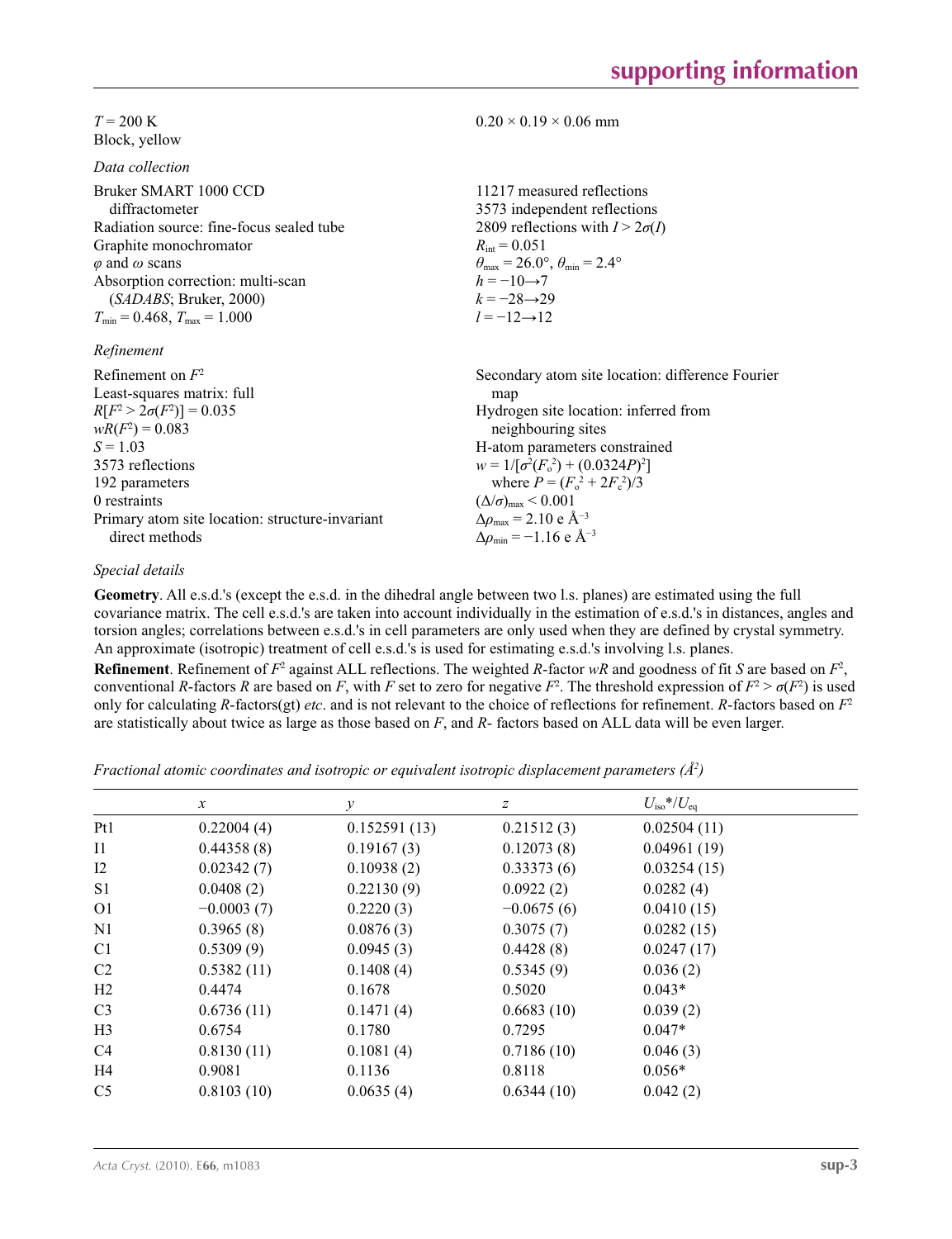|               |                      |                     | $0.050*$            |
|---------------|----------------------|---------------------|---------------------|
|               |                      |                     | 0.034(2)            |
| 0.6615(10)    | 0.0093(4)            | 0.4048(10)          | 0.039(2)            |
| 0.7548        | $-0.0167$            | 0.4367              | $0.047*$            |
| 0.5221(10)    | 0.0007(3)            | 0.2686(9)           | 0.0313(19)          |
| 0.5072(11)    | $-0.0455(4)$         | 0.1740(11)          | 0.042(2)            |
| 0.5958        | $-0.0732$            | 0.2045              | $0.050*$            |
| 0.3711(12)    | $-0.0513(4)$         | 0.0421(10)          | 0.045(2)            |
| 0.3649        | $-0.0821$            | $-0.0207$           | $0.054*$            |
| 0.2376(11)    | $-0.0108(4)$         | $-0.0020(9)$        | 0.037(2)            |
| 0.1403        | $-0.0152$            | $-0.0943$           | $0.044*$            |
| 0.2453(10)    | 0.0344(4)            | 0.0852(9)           | 0.035(2)            |
| 0.1538        | 0.0610               | 0.0529              | $0.042*$            |
| 0.3888(10)    | 0.0418(3)            | 0.2234(9)           | 0.0296(18)          |
| 0.1268(10)    | 0.2874(4)            | 0.1699(9)           | 0.036(2)            |
| 0.2394        | 0.2928               | 0.1661              | $0.055*$            |
| 0.1415        | 0.2887               | 0.2734              | $0.055*$            |
| 0.0471        | 0.3172               | 0.1134              | $0.055*$            |
| $-0.1582(10)$ | 0.2226(4)            | 0.1040(9)           | 0.038(2)            |
| $-0.2275$     | 0.2540               | 0.0453              | $0.057*$            |
| $-0.1395$     | 0.2272               | 0.2079              | $0.057*$            |
| $-0.2197$     | 0.1872               | 0.0655              | $0.057*$            |
|               | 0.9044<br>0.6695(10) | 0.0378<br>0.0543(4) | 0.6686<br>0.4955(9) |

*Atomic displacement parameters (Å2 )*

|                 | $U^{11}$    | $U^{22}$   | $U^{33}$    | $U^{12}$     | $U^{13}$    | $U^{23}$    |
|-----------------|-------------|------------|-------------|--------------|-------------|-------------|
| Pt1             | 0.02442(17) | 0.0238(2)  | 0.02705(18) | 0.00111(12)  | 0.01078(13) | 0.00131(13) |
| $_{\rm I1}$     | 0.0400(4)   | 0.0479(4)  | 0.0741(5)   | 0.0065(3)    | 0.0368(3)   | 0.0194(3)   |
| I2              | 0.0375(3)   | 0.0295(3)  | 0.0353(3)   | $-0.0020(2)$ | 0.0198(2)   | 0.0003(2)   |
| S <sub>1</sub>  | 0.0316(11)  | 0.0290(12) | 0.0239(10)  | 0.0046(8)    | 0.0113(8)   | 0.0022(8)   |
| O <sub>1</sub>  | 0.050(4)    | 0.052(4)   | 0.020(3)    | 0.011(3)     | 0.014(3)    | 0.005(3)    |
| N1              | 0.028(4)    | 0.019(4)   | 0.039(4)    | 0.000(3)     | 0.015(3)    | 0.003(3)    |
| C1              | 0.017(4)    | 0.021(5)   | 0.029(4)    | 0.002(3)     | 0.002(3)    | 0.009(3)    |
| C2              | 0.039(5)    | 0.028(5)   | 0.035(5)    | 0.000(4)     | 0.009(4)    | 0.006(4)    |
| C <sub>3</sub>  | 0.042(5)    | 0.034(6)   | 0.032(5)    | $-0.011(4)$  | 0.007(4)    | 0.004(4)    |
| C4              | 0.035(5)    | 0.054(7)   | 0.033(5)    | $-0.012(5)$  | $-0.003(4)$ | 0.013(5)    |
| C <sub>5</sub>  | 0.027(5)    | 0.047(7)   | 0.040(5)    | $-0.001(4)$  | 0.002(4)    | 0.013(5)    |
| C6              | 0.031(5)    | 0.037(6)   | 0.037(5)    | $-0.005(4)$  | 0.016(4)    | 0.008(4)    |
| C7              | 0.034(5)    | 0.033(6)   | 0.053(6)    | 0.009(4)     | 0.020(4)    | 0.016(4)    |
| C8              | 0.028(4)    | 0.021(5)   | 0.048(5)    | 0.000(3)     | 0.018(4)    | 0.008(4)    |
| C9              | 0.047(6)    | 0.028(6)   | 0.062(6)    | 0.004(4)     | 0.034(5)    | 0.006(5)    |
| C10             | 0.070(7)    | 0.027(6)   | 0.051(6)    | $-0.008(5)$  | 0.037(5)    | $-0.013(4)$ |
| C11             | 0.036(5)    | 0.037(6)   | 0.033(5)    | $-0.003(4)$  | 0.011(4)    | $-0.002(4)$ |
| C12             | 0.035(5)    | 0.028(5)   | 0.042(5)    | $-0.001(4)$  | 0.015(4)    | 0.001(4)    |
| C13             | 0.035(5)    | 0.024(5)   | 0.035(5)    | 0.007(4)     | 0.020(4)    | 0.006(4)    |
| C <sub>14</sub> | 0.042(5)    | 0.029(6)   | 0.035(5)    | 0.002(4)     | 0.013(4)    | 0.003(4)    |
| C15             | 0.031(5)    | 0.034(6)   | 0.043(5)    | 0.006(4)     | 0.009(4)    | 0.006(4)    |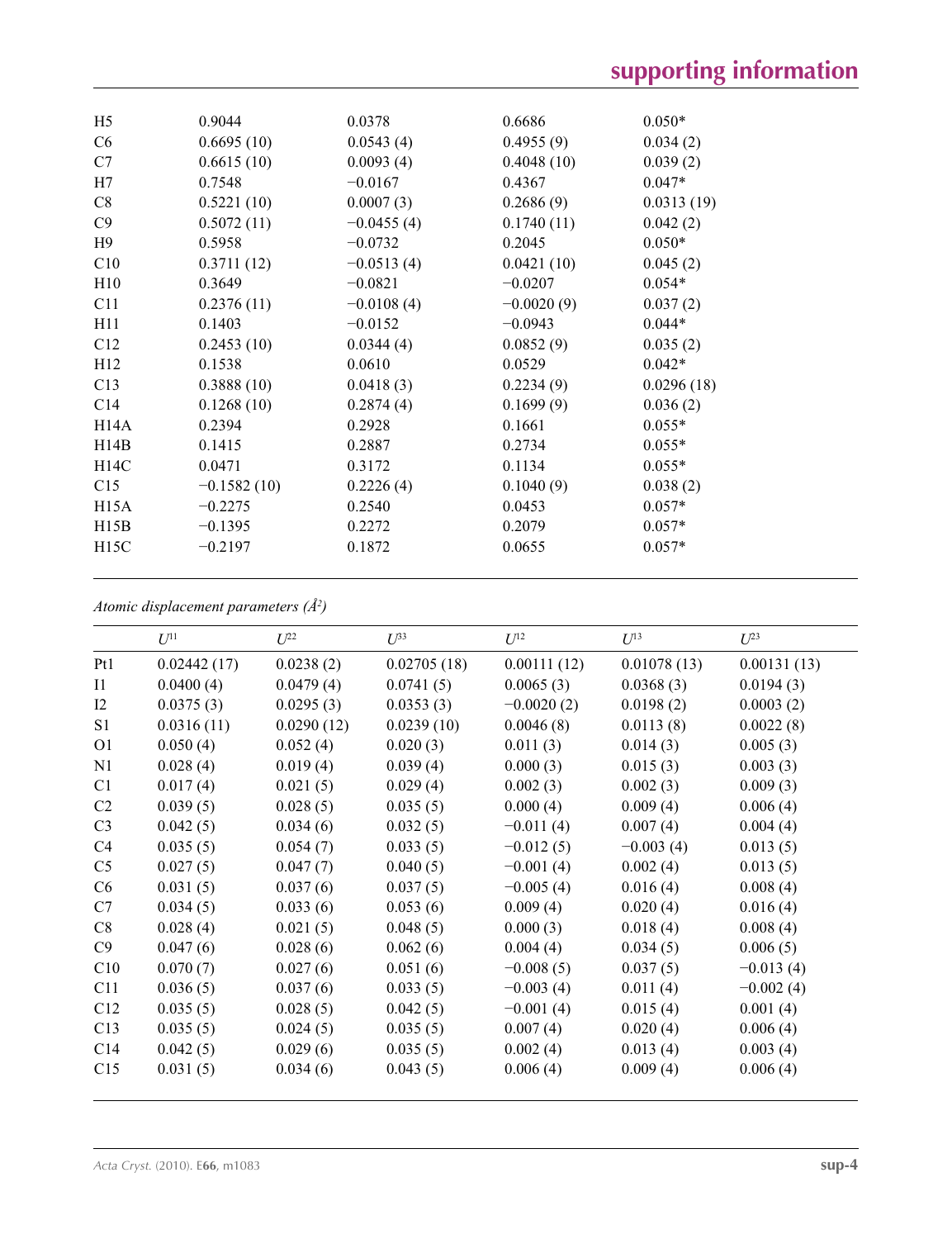*Geometric parameters (Å, º)*

| $Pt1 - N1$       | 2.083(6)   | $C6-C7$           | 1.381(12) |
|------------------|------------|-------------------|-----------|
| $Pt1 - S1$       | 2.222(2)   | $C7-C8$           | 1.392(11) |
| $Pt1 - I1$       | 2.6082(6)  | $C7 - H7$         | 0.9500    |
| $Pt1 - I2$       | 2.6160(6)  | $C8-C9$           | 1.417(12) |
| $S1 - 01$        | 1.472(5)   | $C8 - C13$        | 1.420(10) |
| $S1 - C15$       | 1.740(8)   | $C9 - C10$        | 1.344(13) |
| $S1 - C14$       | 1.771(9)   | $C9 - H9$         | 0.9500    |
| $N1 - C13$       | 1.358(10)  | $C10 - C11$       | 1.410(12) |
| $N1 - C1$        | 1.362(9)   | $C10 - H10$       | 0.9500    |
| $C1-C2$          | 1.414(11)  | $C11 - C12$       | 1.364(11) |
| $C1-C6$          | 1.435(11)  | $C11 - H11$       | 0.9500    |
| $C2-C3$          | 1.355(11)  | $C12 - C13$       | 1.415(11) |
| $C2-H2$          | 0.9500     | $C12 - H12$       | 0.9500    |
| $C3-C4$          | 1.420(12)  | $C14 - H14A$      | 0.9800    |
| $C3-H3$          | 0.9500     | $C14 - H14B$      | 0.9800    |
| $C4 - C5$        | 1.345(13)  | C14-H14C          | 0.9800    |
| $C4 - H4$        | 0.9500     | $C15 - H15A$      | 0.9800    |
| $C5-C6$          | 1.416(11)  | $C15 - H15B$      | 0.9800    |
| $C5 - H5$        | 0.9500     | $C15 - H15C$      | 0.9800    |
| $N1-Pt1-S1$      | 172.71(17) | $C6 - C7 - C8$    | 122.5(8)  |
| $N1-Pt1-I1$      | 85.75 (16) | $C6-C7-H7$        | 118.7     |
| $S1-Pt1-I1$      | 88.55(5)   | $C8-C7-H7$        | 118.7     |
| $N1-Pt1-I2$      | 89.21 (16) | $C7 - C8 - C9$    | 124.3(8)  |
| $S1-Pt1-I2$      | 96.73(5)   | $C7 - C8 - C13$   | 116.7(8)  |
| $I1-Pt1-I2$      | 174.03(2)  | $C9 - C8 - C13$   | 119.0(8)  |
| $O1 - S1 - C15$  | 105.5(4)   | $C10-C9-C8$       | 121.8(8)  |
| $O1 - S1 - C14$  | 109.1(4)   | $C10-C9-H9$       | 119.1     |
| $C15 - S1 - C14$ | 101.0(4)   | $C8-C9-H9$        | 119.1     |
| $O1 - S1 - Pt1$  | 113.6(3)   | $C9 - C10 - C11$  | 119.1(8)  |
| $C15 - S1 - Pt1$ | 116.0(3)   | $C9 - C10 - H10$  | 120.4     |
| $C14 - S1 - Pt1$ | 110.6(3)   | $C11 - C10 - H10$ | 120.4     |
| $C13 - N1 - C1$  | 120.5(7)   | $C12 - C11 - C10$ | 121.4(8)  |
| $C13 - N1 - Pt1$ | 119.0(5)   | $C12 - C11 - H11$ | 119.3     |
| $Cl-M1-Pt1$      | 119.9(5)   | $C10-C11-H11$     | 119.3     |
| $N1-C1-C2$       | 121.4(7)   | $C11 - C12 - C13$ | 120.4(8)  |
| $N1-C1-C6$       | 120.2(7)   | $C11 - C12 - H12$ | 119.8     |
| $C2-C1-C6$       | 118.4(7)   | $C13 - C12 - H12$ | 119.8     |
| $C3-C2-C1$       | 120.5(8)   | $N1 - C13 - C12$  | 119.8(7)  |
| $C3-C2-H2$       | 119.7      | $N1 - C13 - C8$   | 122.0(7)  |
| $C1-C2-H2$       | 119.7      | $C12 - C13 - C8$  | 118.2(8)  |
| $C2-C3-C4$       | 121.0(9)   | $S1 - C14 - H14A$ | 109.5     |
| $C2-C3-H3$       | 119.5      | $S1 - C14 - H14B$ | 109.5     |
| $C4-C3-H3$       | 119.5      | H14A-C14-H14B     | 109.5     |
| $C5-C4-C3$       | 120.0(8)   | S1-C14-H14C       | 109.5     |
| $C5-C4-H4$       | 120.0      | H14A-C14-H14C     | 109.5     |